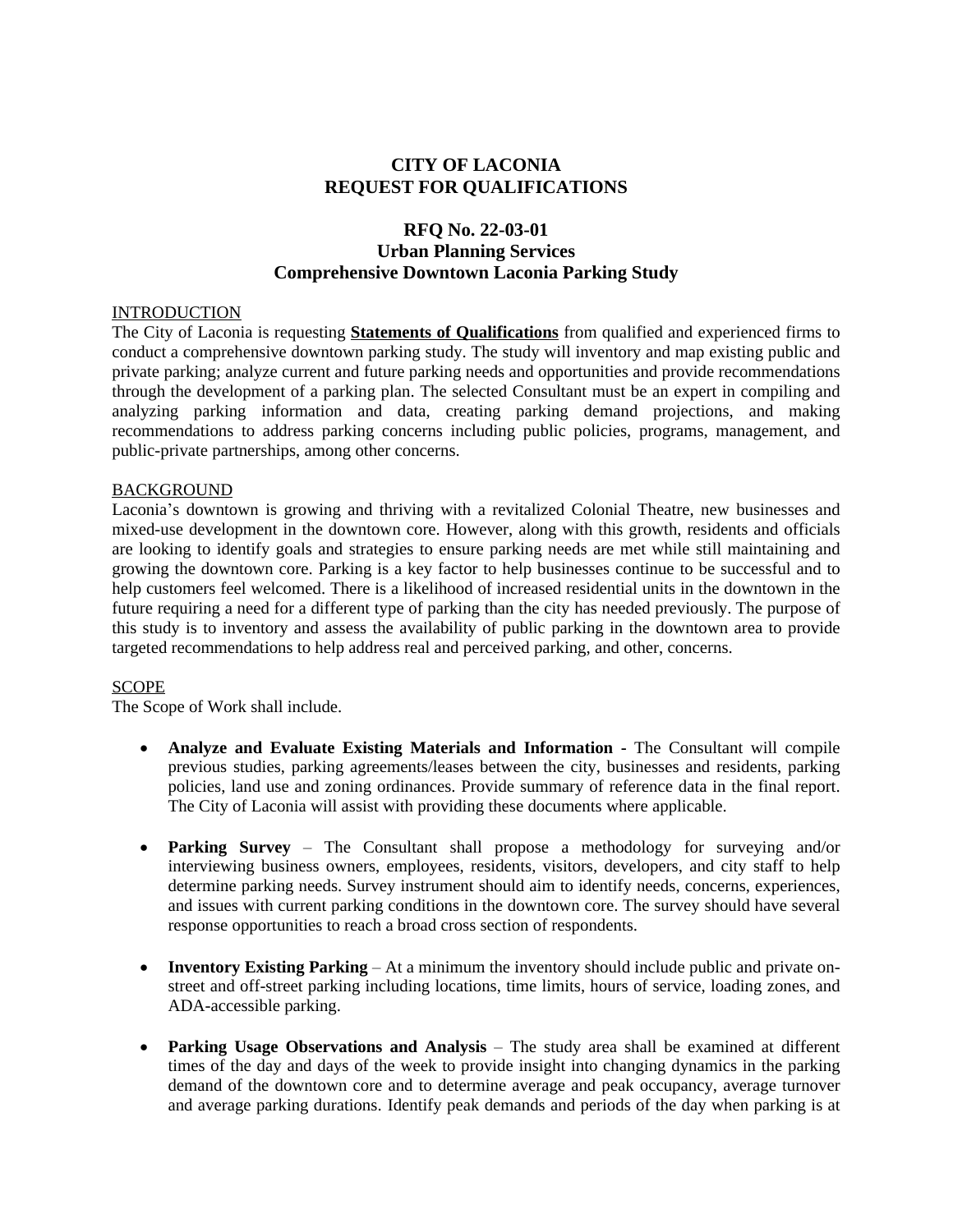low demand. Identify areas where there are parking spot shortages, and where there are continued surpluses. Identify congested or problem parking areas within the study area. Identify on-street parking spaces that are nonconforming with state law. Identify underutilized private lots that could potentially provide additional parking in high volume parking areas. Identify areas for increased and/or improved pedestrian connectivity and walkability, including areas for bicycle and pedestrian amenities. Identify where new parking spaces could be relocated to comply with ADA and other applicable state and federal laws.

- **Assessment of Existing and Future Demand -** Assess the demand for parking within the study area and evaluate the demand to current inventory; project new demand based on current land use ordinances and projected business and residential growth. Evaluate parking standard in current land use ordinances. Identify parking solutions to account for projected changes and/or growth (25 year window) in the study area.
- **Identify Parking Priorities and Recommendations -** Develop parking priorities and recommendations to help address real and perceived parking concerns within the context of a vibrant mixed-use urban center. A phased implementation plan to meet current and future parking needs shall be included. Recommended strategies may include, but are not limited to,
	- o Public-private partnerships, including creation of license agreements/memorandums of understanding for public use of private off-street parking lots or vice/versa and other innovative and creative parking solutions.
	- o Bicycle and pedestrian connectivity improvement, including, bicycle parking facilities, signage, wayfinding/wayfinding software programs, and lighting recommendations.
	- o Land use and/or zoning ordinance amendments, such as changes to parking standards and parking fees.
	- o Changes to public parking supply and locations, including establishing peripheral parking and repurposing existing parking spots where appropriate. Evaluating potential City employee and business permit parking zones, parking prices for parking and violations, parking time limits and enforcement.
	- o Programs and initiatives such as educational, informational and/or marketing materials for local businesses and residents, rideshare and bikeshare programs, park and walk initiatives, employee and user incentives, and parking demand management.
	- o Providing information on parking trends, national best practices, and cost savings methods and procedures.
	- o Development of plans to address snow storm parking and the use of parking spots for solid waste dumpsters, or access to, instead of parking.
- **Evaluate Infrastructure** Evaluate the current infrastructure against the projected needs including structured parking, EV parking, lighting, traffic signals (with particular attention to the Post Office/Church St signal and the flow in and out of the parking area behind the church) along with any potential public or private funding sources or grant opportunities for infrastructure improvements.
- **Final Report -** The tasks discussed above will be combined into a final report with maps that document the project.